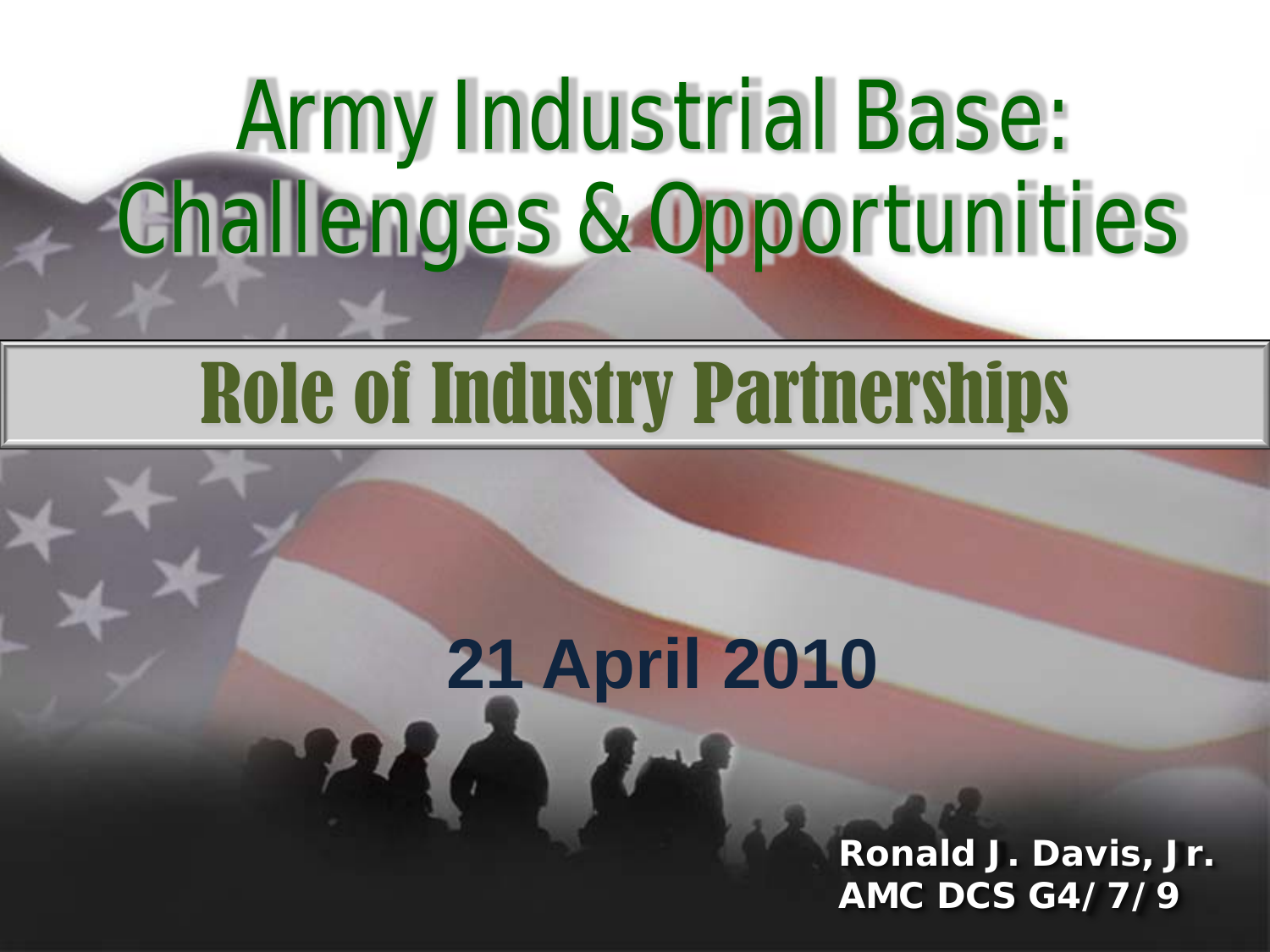## Challenges

- **☆ Single Points of Failure**
- Globalization of Industrial Base

## Organic Base

- Facility and Equipment Modernization
- Skill base retention
- Declining workload

## Commercial Base

- Weak economy affects lower tier critical subcontractors
- Declining workload
- Loss of knowledge base / skill reduction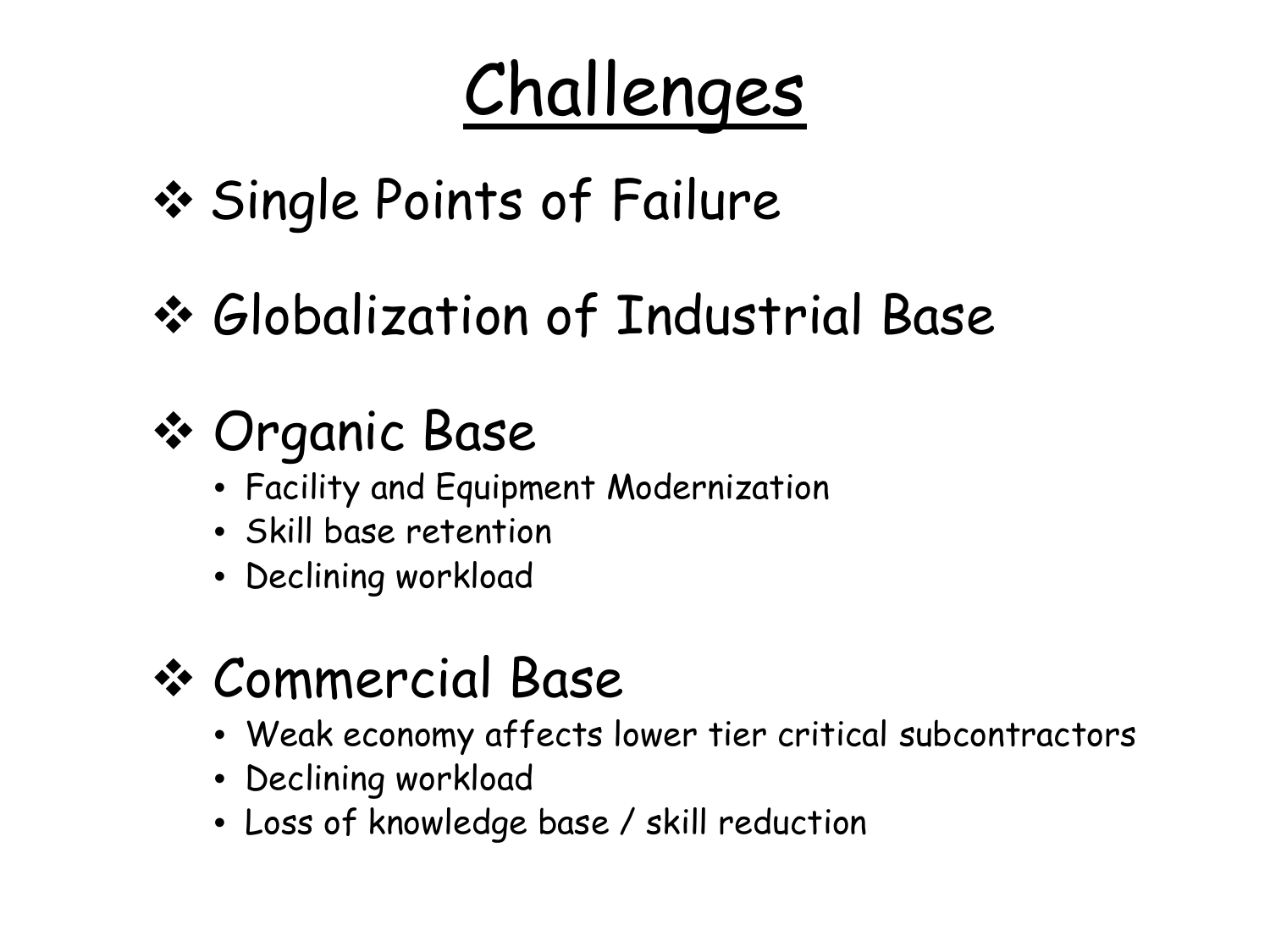# Opportunities

## Contractual Arrangements

- Performance Based Logistics
- Facility use
- Direct sales
- Work share
- Commercial services agreement

### **☆ Partnerships**

- Facilitates exchange of processes and practices
- Uses the best of each partner's capabilities
- Fills gaps & mitigates risk of single point failures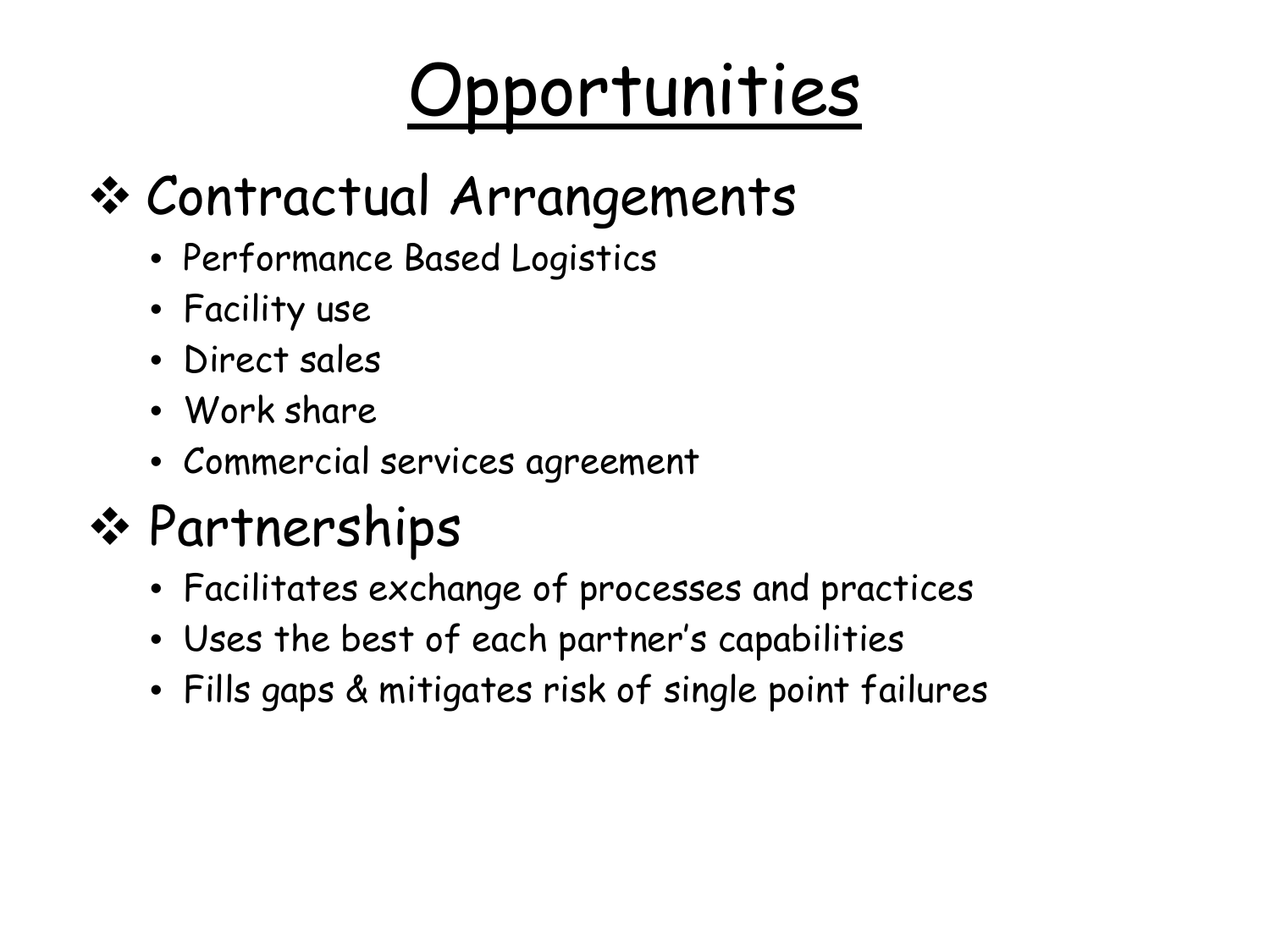#### AC's Partnershin Progr AMC's Partnership Program

#### **Goal:**

- $\checkmark$  Mutually beneficial relationships building on strengths of each partner creating increased value.
	- Use of public sector facilities, equipment and employees
	- Work share arrangements

### **Objectives:**

- $\checkmark$  Improve operational efficiency
- $\checkmark$  Lower the cost of products and services
- $\checkmark$  Accelerate innovation
- $\checkmark$  Secure private investment
- $\checkmark$  Sustain critical skills and capabilities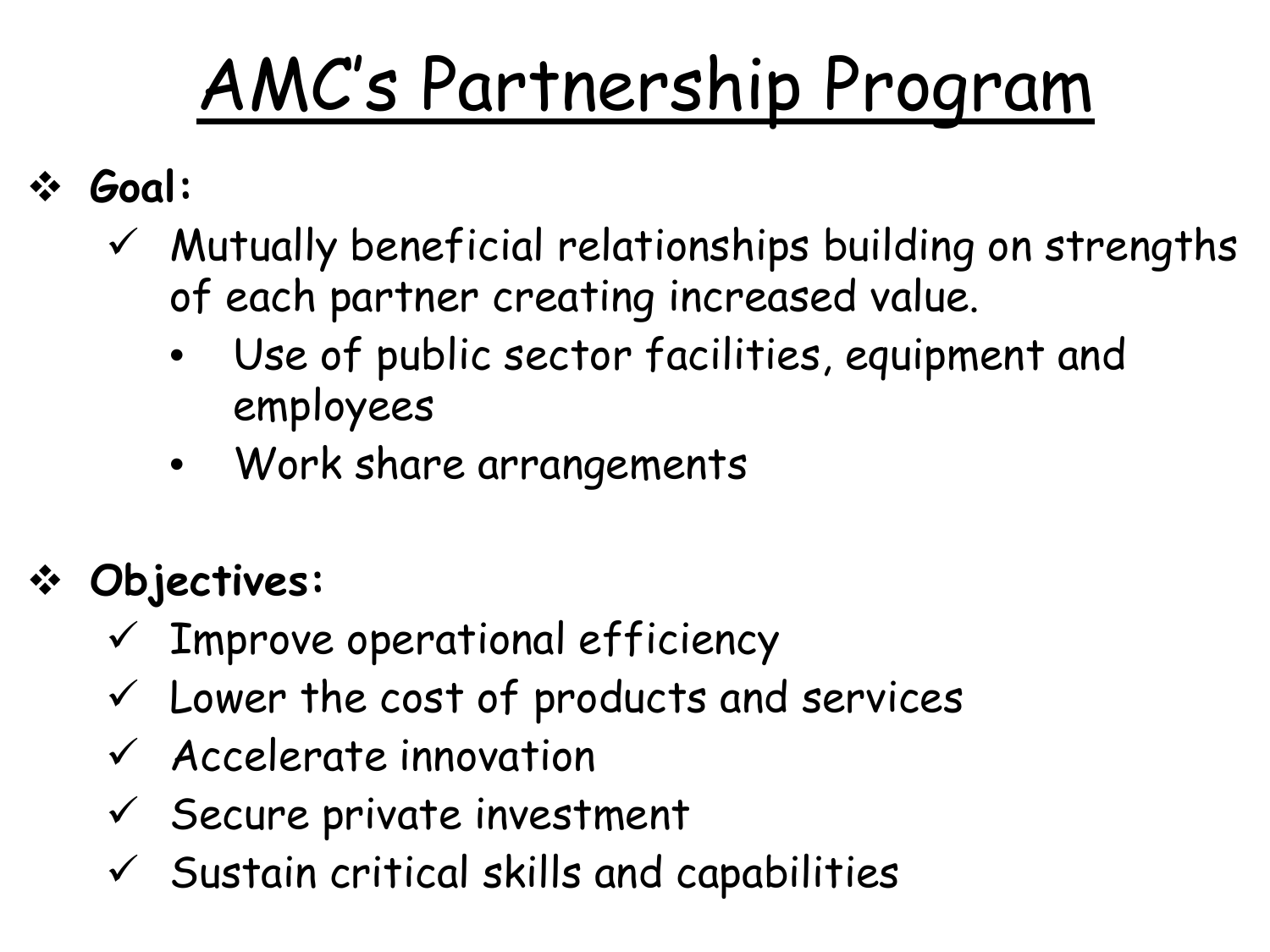### AMC's Industrial Facilities

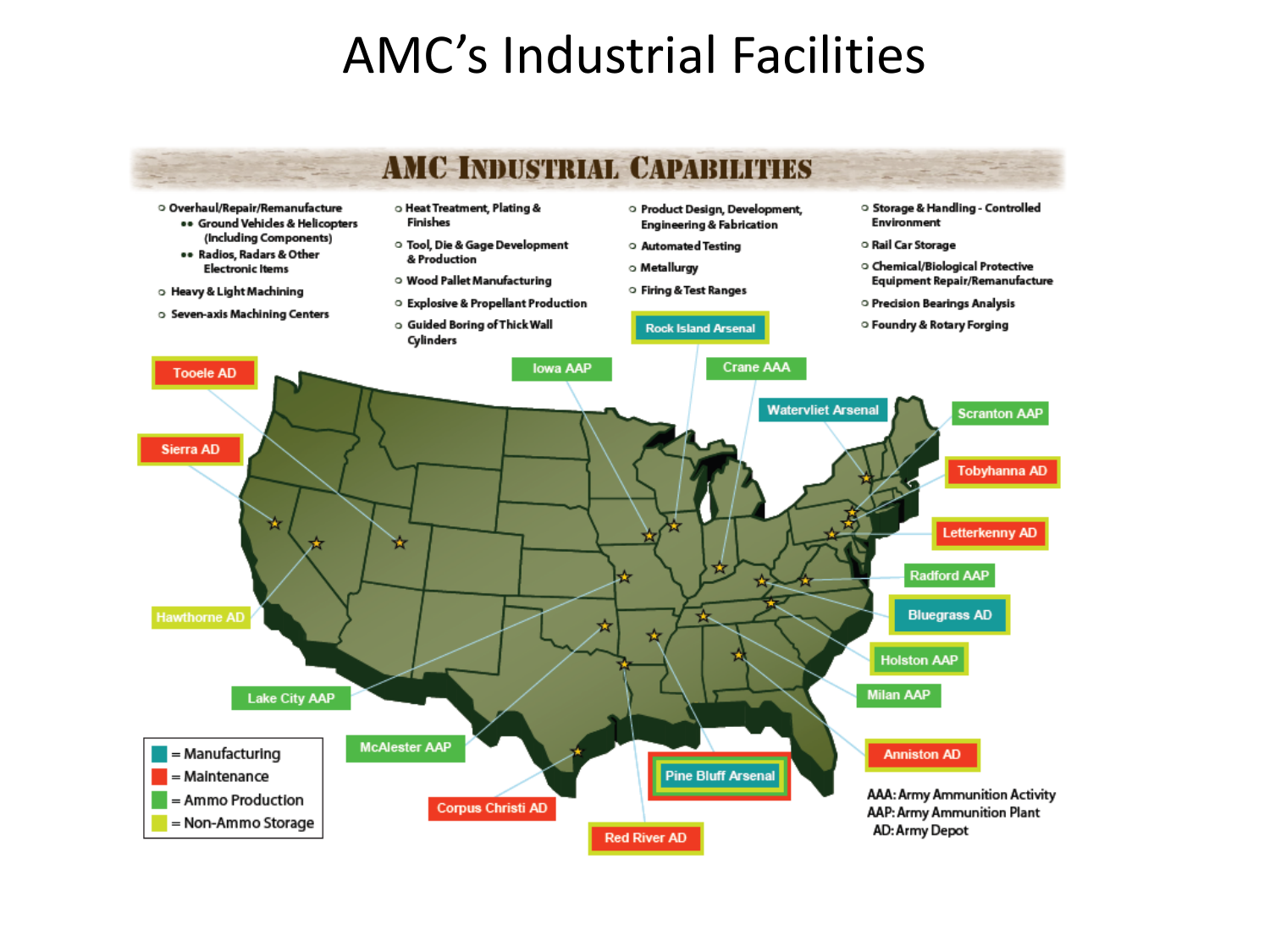# What's Available

#### **Facilities:**

- $\checkmark$  Manufacturing/repair facilities
- $\checkmark$  Ranges (firing & test)
- $\checkmark$  Secure locations
- Warehouses

#### **Equipment (specialized equipment and tooling):**

- $\checkmark$  Foundry and rotary forge
- $\checkmark$  Seven axis machining centers
- $\checkmark$  Guided boring of thick wall cylinders
- Tool, die & gage development/production
- **Trained workforce:**
	- $\checkmark$  Competent/competitive
	- LEAN Six Sigma experience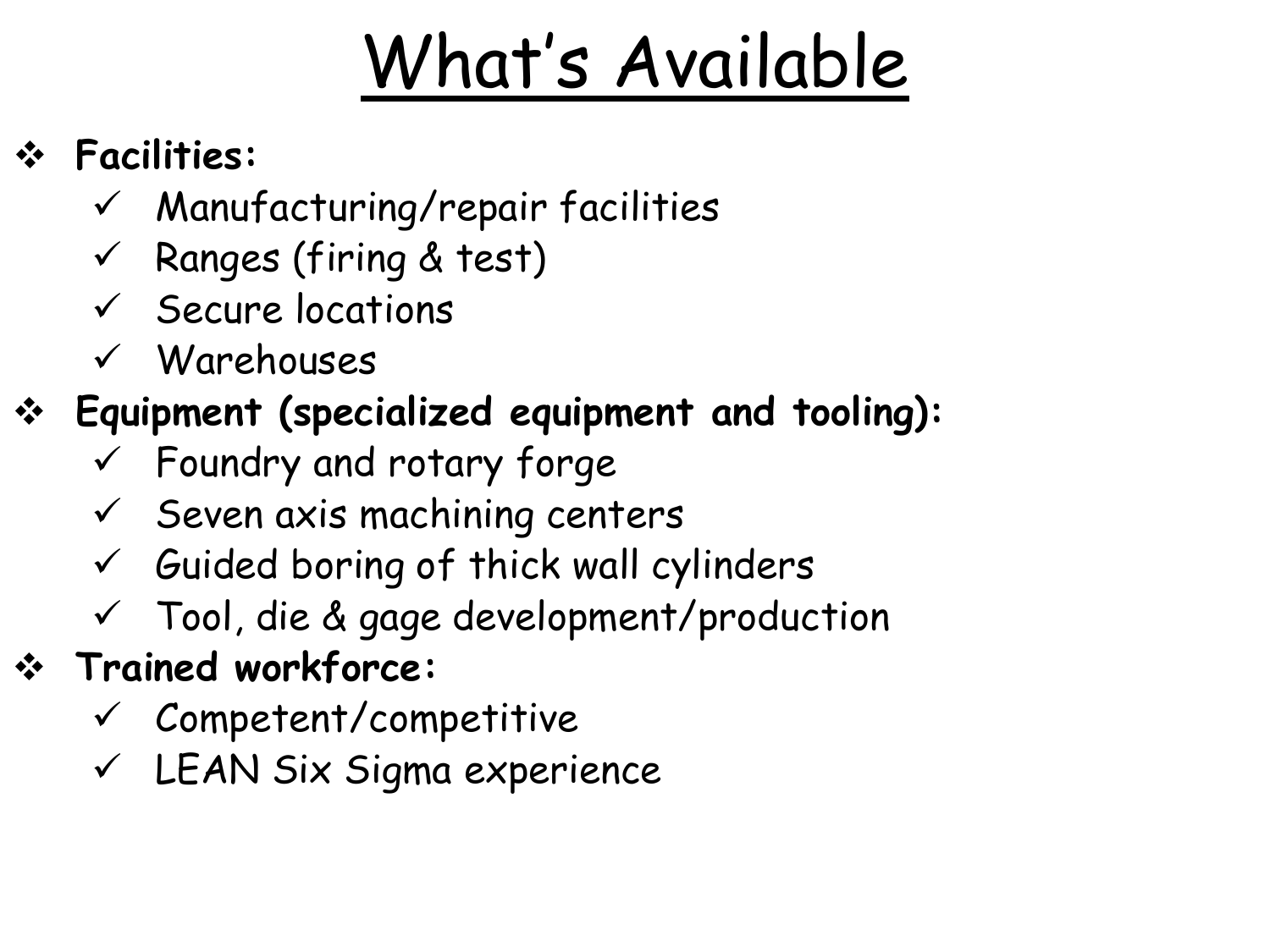# Enterprise Capabilities

- Overhaul/repair/remanufacture
	- Ground vehicles & helicopters (including components)
	- $\checkmark$  Radios, radars & other electronic items
- Product design, development, engineering & fabrication
- ❖ Heat treatment, plating & finishes
- \* Heavy and light machining
- Explosive and propellant production
- Chemical/Biological protective equipment repair/rebuild





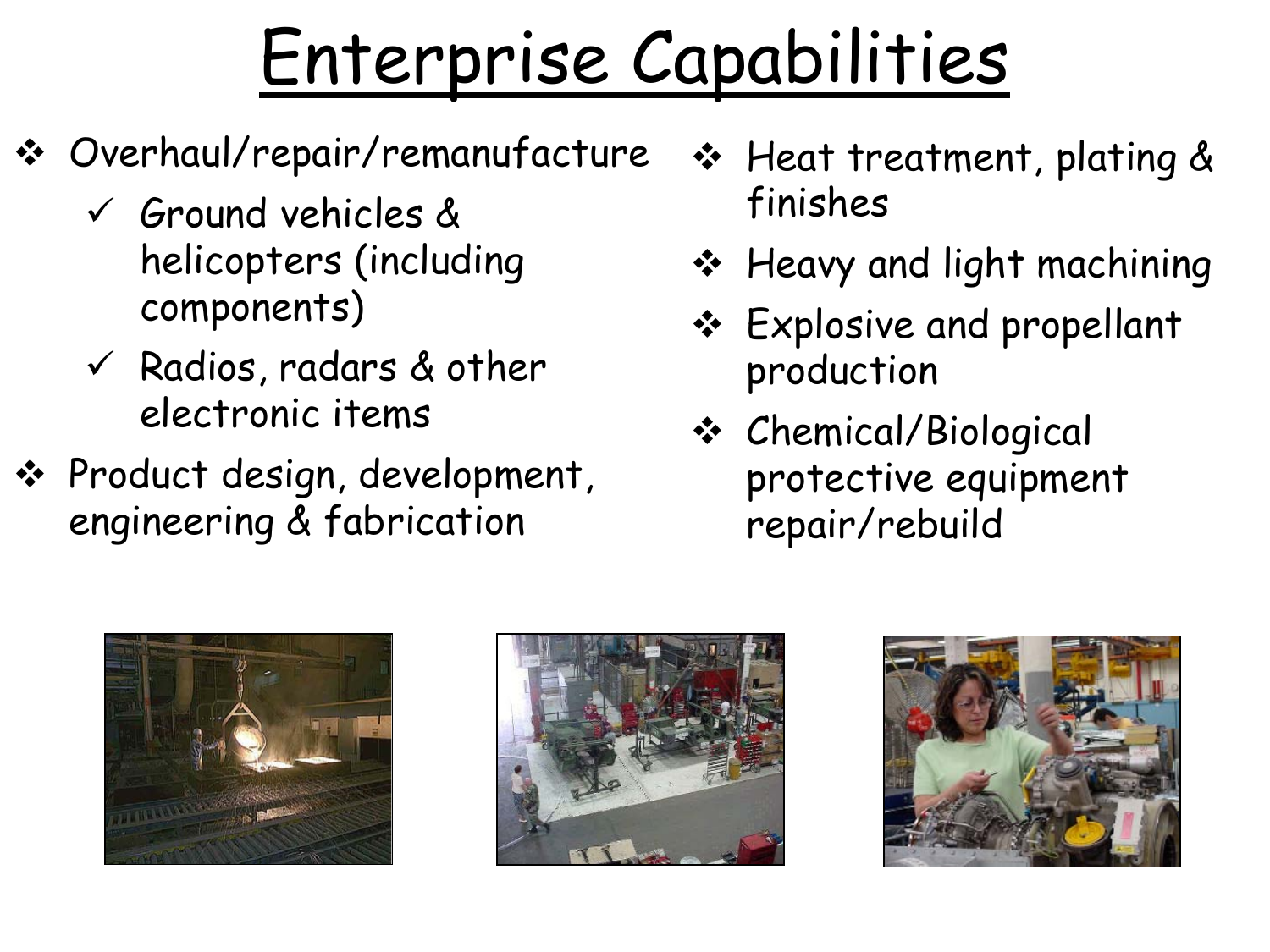## Partnership Examples

| Corpus Christi<br>Army Depot      | <b>Anniston Army</b><br>Depot | McAlester Army<br>Ammunition<br>Plant | Watervliet<br>Arsenal  |
|-----------------------------------|-------------------------------|---------------------------------------|------------------------|
| <b>GE</b>                         | Honeywell                     | Raytheon<br><b>Systems</b>            | <b>BAE Systems</b>     |
| Apache<br><b>Blackhawk</b>        | M1 Abrams tank                | XM795 - Excalibur                     | 155mm M776<br>Howitzer |
| T700 series engine<br>conversions | <b>MTBF increased 2X</b>      | All Up Round<br><b>Integration</b>    | <b>Cannon Tubes</b>    |
|                                   |                               |                                       |                        |